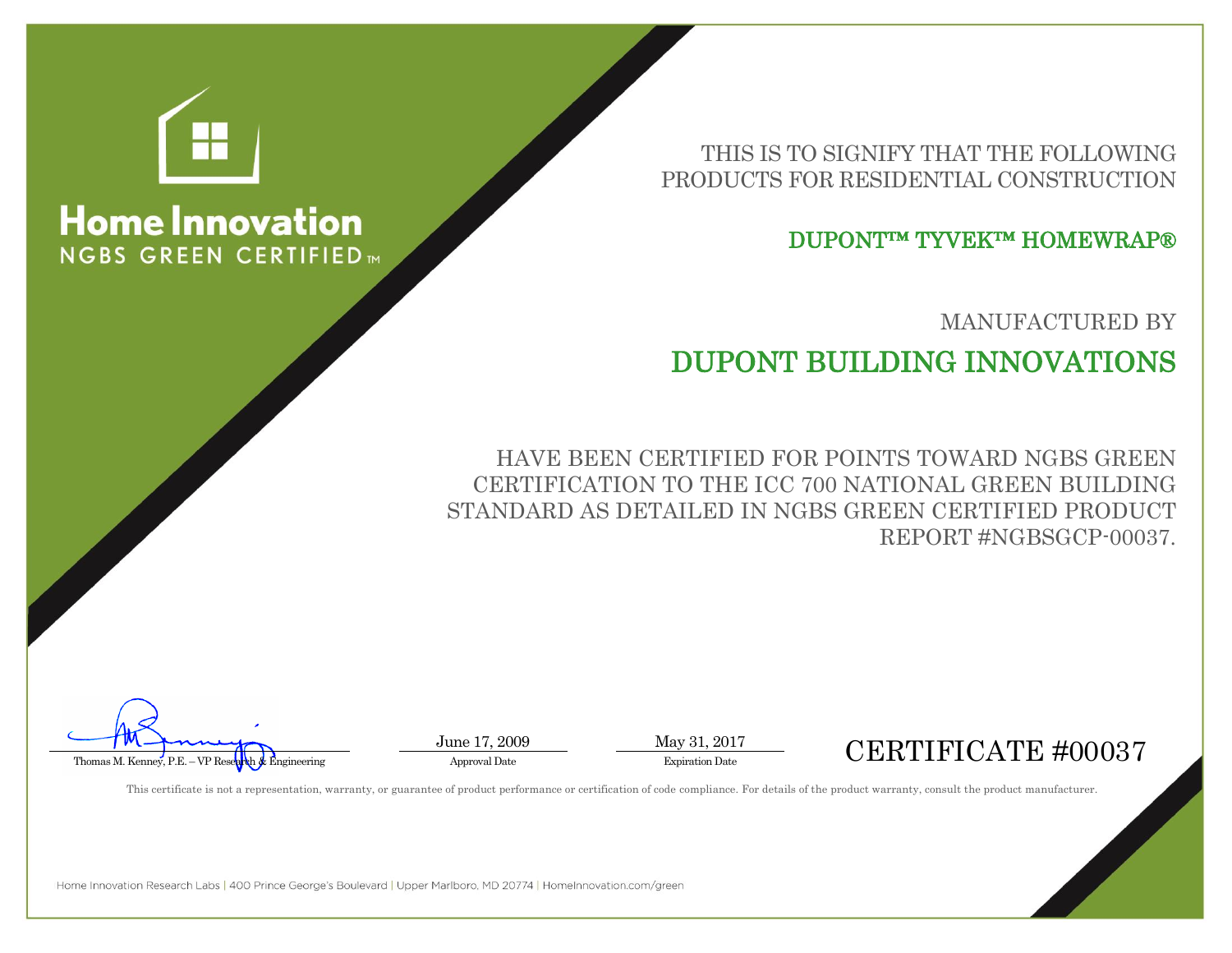

## NGBS Green Certified Product Report #NGBSGCP-00037

Products: DuPont™ Tyvek™ HomeWrap®

Manufacturer: DuPont Building Innovations

The product(s) shown on this report have been independently verified as eligible products for use in achieving points toward project certification under ICC-700 National Green Building Standard. Home Innovation Research Labs authorizes accredited verifiers to award points toward certification without additional documentation when the product(s) is used as noted below.

| 2008 NATIONAL GREEN BUILDING STANDARD |                                                                                                                                                                                                            |                                                       |                                                                                                                                                                                                                                                                                                                 |  |
|---------------------------------------|------------------------------------------------------------------------------------------------------------------------------------------------------------------------------------------------------------|-------------------------------------------------------|-----------------------------------------------------------------------------------------------------------------------------------------------------------------------------------------------------------------------------------------------------------------------------------------------------------------|--|
| PRACTICE#                             | PRACTICE DESCRIPTION                                                                                                                                                                                       | <b>POTENTIAL</b><br><b>POINTS</b><br><b>AVAILABLE</b> | <b>ADDITIONAL CONDITIONS OF USE</b><br>TO AWARD POINTS                                                                                                                                                                                                                                                          |  |
| <b>2008 NGBS</b><br>602.9             | Where required by the ICC IRC or IBC,<br>a water-resistive barrier and/or<br>drainage plane system is installed<br>behind exterior veneer and/or siding.<br>Mandatory for certification, if<br>applicable. | Mandatory                                             | Product must be installed as a<br>water resistive barrier.                                                                                                                                                                                                                                                      |  |
| <b>2008 NGBS</b><br>701.4.3.3(2)      | Band & rim joists insulated & air<br>sealed. Mandatory for certification, if<br>applicable.                                                                                                                | Mandatory                                             | Product must be installed per<br>manufacturer's instructions over<br>band/rim joists and the area must<br>also be properly insulated.                                                                                                                                                                           |  |
| <b>2008 NGBS</b><br>703.2.1           | Insulation and air sealing installed.                                                                                                                                                                      | $3 - 15$                                              | Product must be installed per<br>manufacturer's instructions. This<br>product contributes to the air<br>sealing but all other aspects of<br>703.2.1 must be met for points to be<br>awarded. 15 points are earned if a<br>third-party verification is<br>performed; 3 points if<br>builder/contractor verified. |  |
| <b>2008 NGBS</b><br>901.3(1)(b)       | A continuous air barrier is provided<br>between walls and ceilings separating<br>the garage space from the conditioned<br>living spaces.                                                                   | $\overline{2}$                                        | Product must be installed per<br>manufacturer's instructions with<br>seams taped to form air barrier<br>between garage and living space.                                                                                                                                                                        |  |